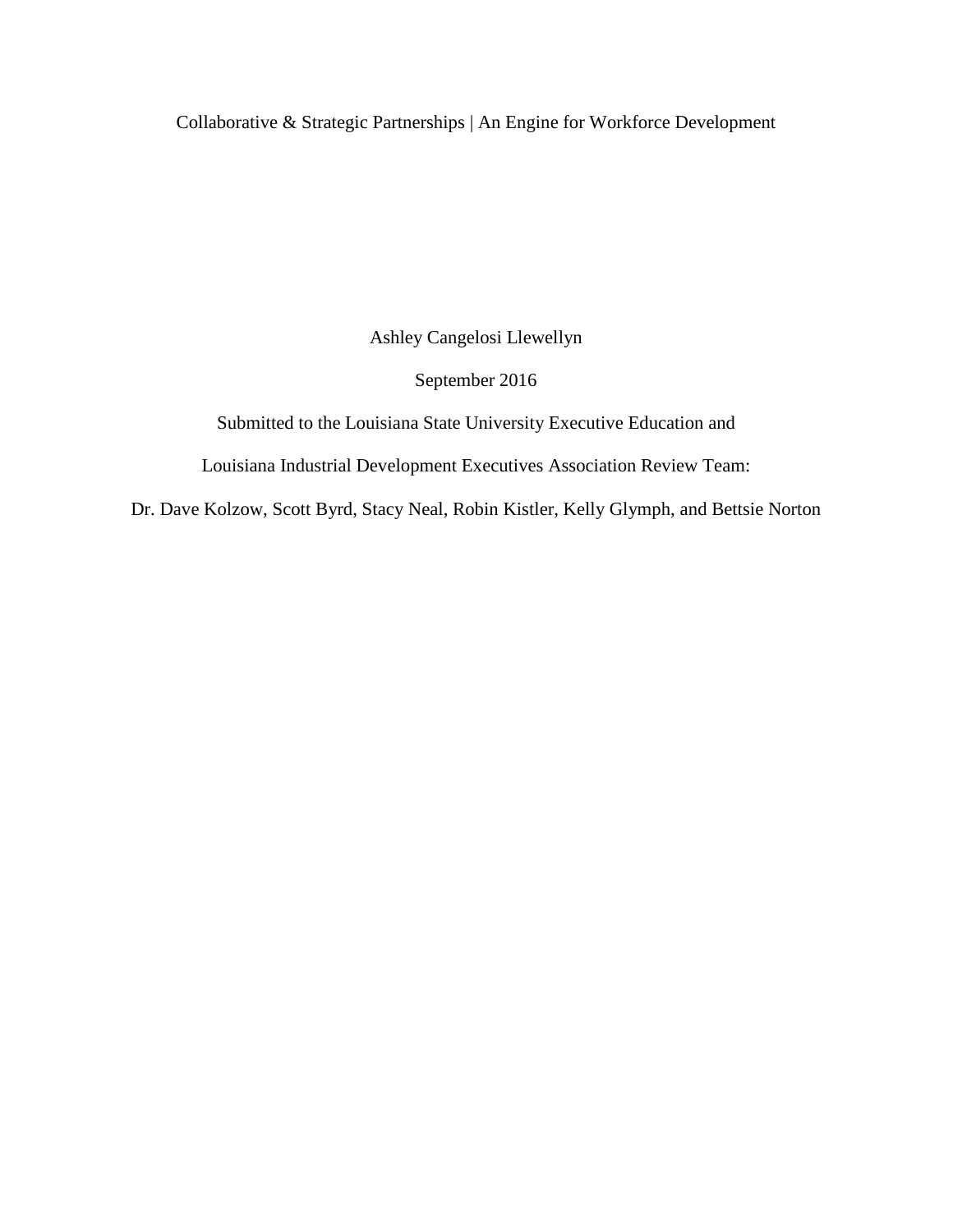The International Economic Development Council defines economic development as "a program, group of policies, or activity that seeks to improve the economic well-being and quality of life for a community by creating and/or retaining jobs that facilitate growth and provide a stable tax base." Some practitioners may define economic development and community development as two separate pursuits, but I have found them to be inextricably linked by a shared mission and toolset. I stand firm in considering them synonymous. In my opinion, community economic development supports sustainable businesses and communities in order to create jobs and wealth, enhance education and training, and increase the community's overall quality of life. A community will not thrive without a stable and strong business counterpart, and businesses will not flourish without the continued support of the community members and consumers. As communities become more interconnected and residents move about more freely, economic developers must champion initiatives to educate and train the existing workforce while creating an education and employment pipeline for new and incoming workers.

Today, the economic development discussion considers not only how well a community performs compared to other communities within its nation or state, but how well the community positions itself and performs on the international stage. The International Economic Development Council defines globalization as, "the process by which regional and national economies are integrated into a larger, more diverse and more competitive global economy." In addition to the increasing inclusivity of the worldwide business climate, globalization refers to the social interconnectedness of the world and to companies' abilities to share knowledge, resources, and operations around the world. An organization succeeds as a knowledge hub only by identifying the educational, research, and technology entities in its region and then connecting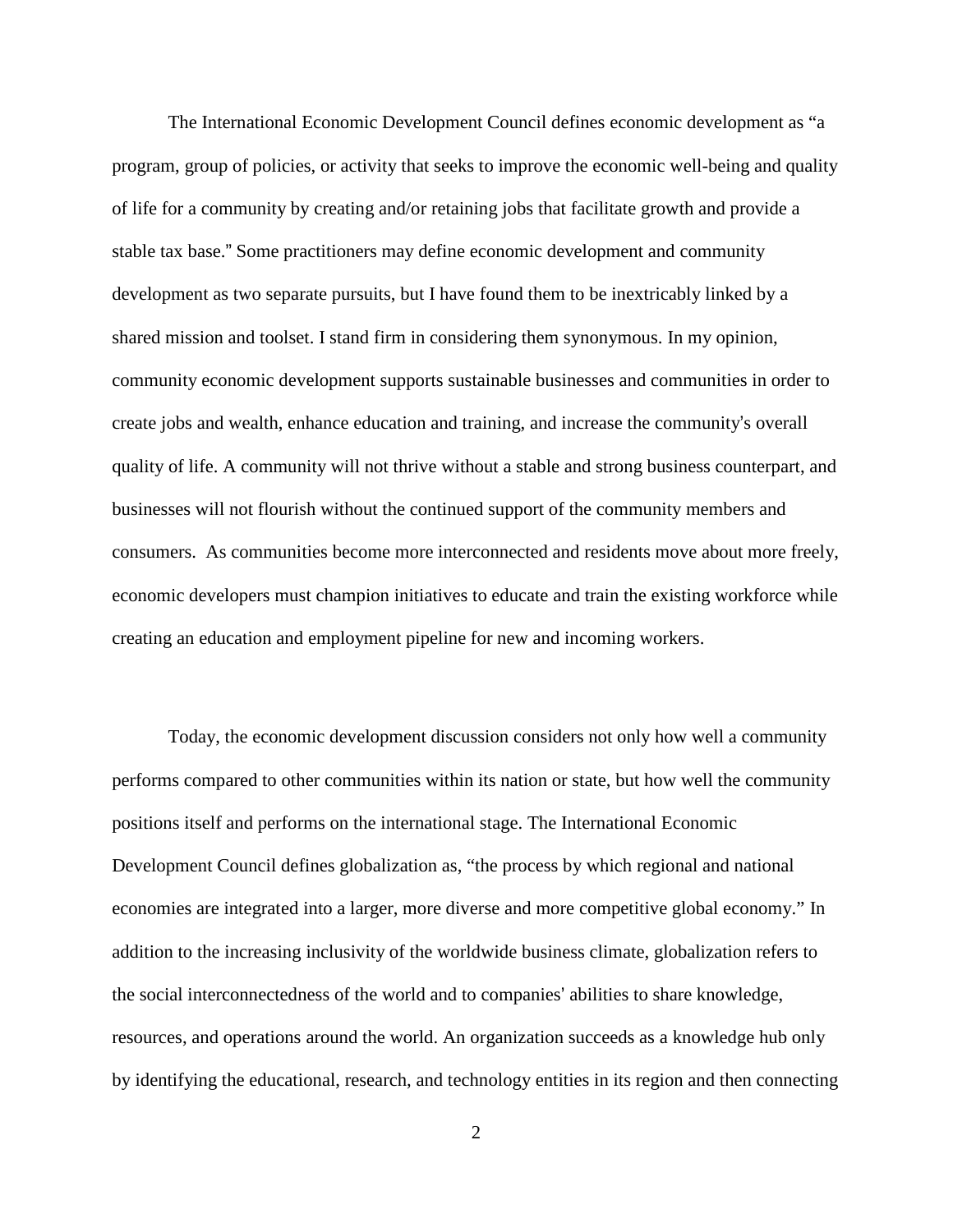those resources to create a network or cluster for knowledge sharing. Investing in amenities creates a desirable environment for living and working, so the region can offer its best self while anticipating and preparing for the needs of its desired target market. Building capacity for economic development can take many different forms, but it generally manifests in preparing the region through sound financial planning, developing infrastructure to meet the needs of a developing economy, and educating and training the local workforce.

St. Tammany Parish boasts an educated workforce, with the majority of its residents in the prime ages for accepting employment opportunities. According to the 2010 Census, the population of St. Tammany Parish was 233,740, which was a 22.2% increase from the 2000 Census. The Louisiana Workforce Commission reports that there were 111,699 people in the civilian labor force in December 2015. Workforce development is an integral part of the large economic development picture. IEDC states, "A well-trained workforce, combined with effective infrastructure for providing training programs, can give a community a distinct competitive advantage which, unlike incentive payments and tax abatements, cannot easily, quickly, or inexpensively be duplicated by competing communities. This can also augment the business attraction and marketing efforts of the community." Local businesses and industry associations, EDOs, community colleges and universities, training centers, and community-based organizations are all key players in workforce development, and often the combination of these entities and their resources allows for the most effective and valuable training opportunities. This cluster-based approach to workforce development engages businesses in workforce training and promotes the sharing of resources among many of key players, who otherwise may not have interacted in terms of workforce development. As practitioners often state in the industry of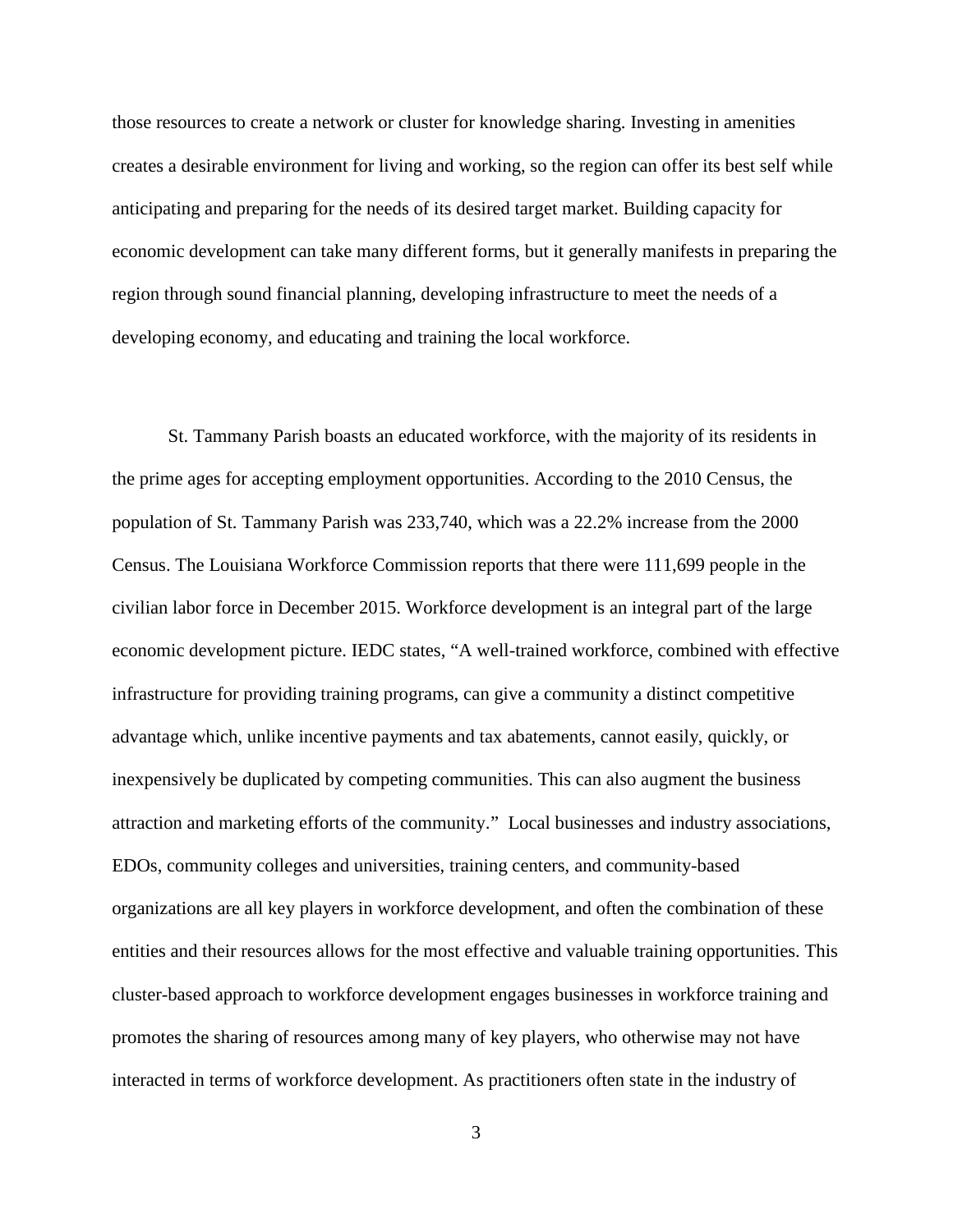economic development, this is a field of playing matchmaker—connecting businesses and individuals with resources, opportunities, and the community at-large—to build relationships and strengthen the communal economy as it grows.

According to the International Economic Development Council, new growth theory "posits that the production of knowledge is the driving force behind long-term economic development. [...] New growth theory, therefore, is the theoretical force behind current trends to increase research and development, build up the research capacities of universities, support entrepreneurship, increase access to venture and seed capital, and increase the number of educated and professional workers in a region." Opportunities for higher education surround St. Tammany Parish. There are currently multiple satellite campuses located within the parish, and eleven other universities, colleges, and community colleges are located within a 75-mile radius of the parish. More specialized schools of continued higher education for fields including agriculture, medicine, law, and pharmacy all operate within commuting distance of St. Tammany Parish. These institutions of higher learning are developing the future workforce of St. Tammany Parish and providing them with the tools they need to succeed in quality jobs after college.

Mary Lindenstein Walshok expresses her position on the role of universities in economic development, stating, "Universities can appropriately contribute to economic development by developing knowledge-linking activities that enhance technology commercialization, support organizational and community change, and enhance the competencies of workers and professionals." St. Tammany is poised for further higher education development with the January 2017 opening of the Northshore Technical Community College campus on Highway 434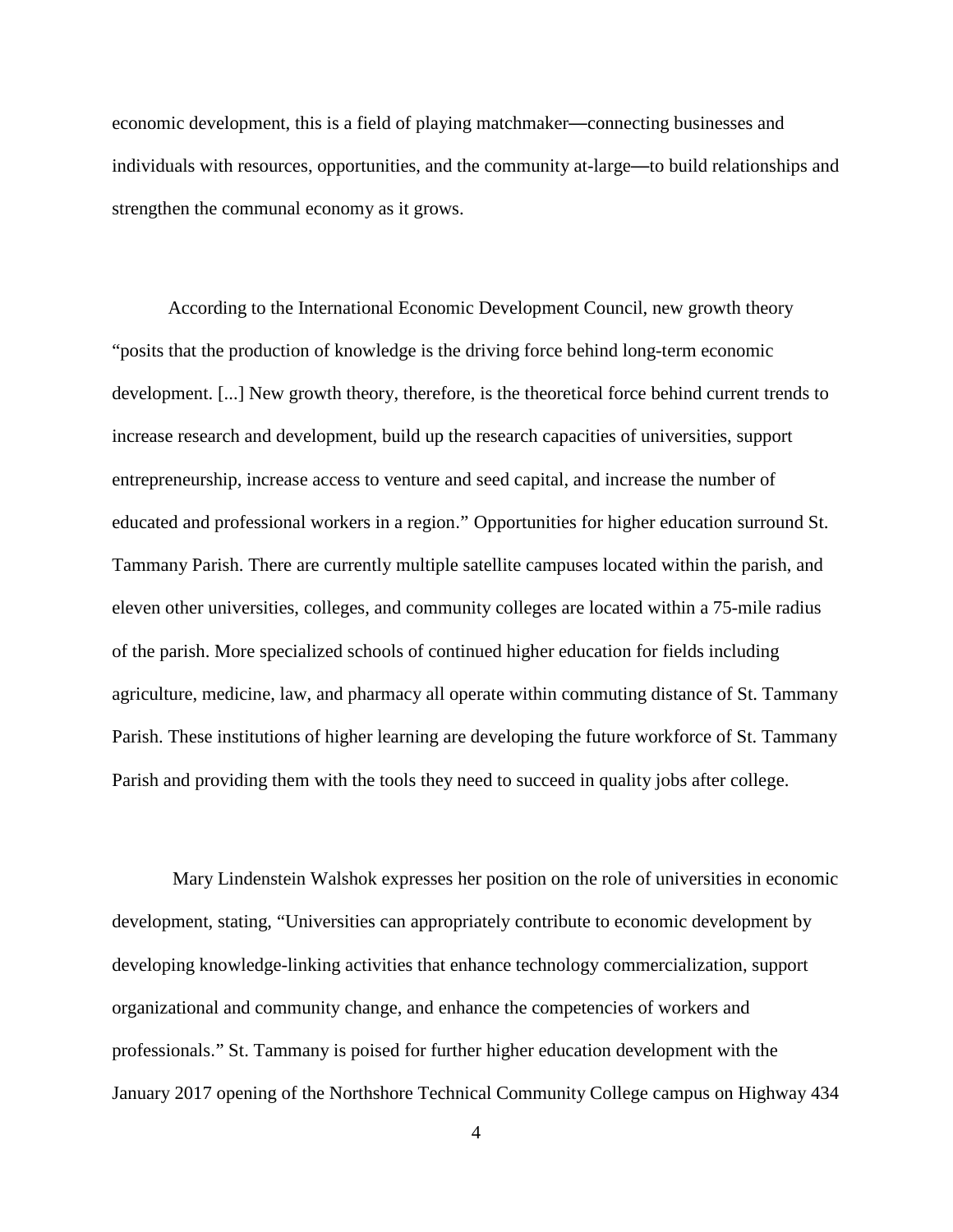in Lacombe. As Northshore Technical Community College's new flagship campus, this facility will serve as the administrative hub for the institution and will feature a STEM facility and Advanced Technology center in the first phase of its development. This will be the first physical college campus located in St. Tammany Parish, and it will be an invaluable asset for economic development.

The most obvious motivation for economic development entities to build relationships with higher education lies in recruiting these recent college graduates to work in local companies and industries, anticipating and answering the needs of expanding business. These students have just learned the latest theories and concepts. They are looking for experience, and they have the energy, spirit, and intelligence to contribute to a company as it grows. As discussed by Scott Shane, "brain drain" is a current trend in the U.S. and around the world that occurs when students are educated in an area but relocate from that area in pursuit of more attractive professional or educational opportunities. In the Scott Shane text, Eric Bettinger and Erin Riley describe it as "the loss of skilled human capital," and also indicate that it represents "the loss of return on investment." Especially in the case of public institutions, states invest a large amount of money into the education of these students in the hope that new graduates will seek employment within the state, ideally retaining that education, skillset, and hopefully salary to be shared and spent within the state. To prevent brain drain and to retain the students who enroll in these universities and colleges from outside of the state, it is imperative that economic development practitioners build networks among the university, business, and social communities. Area students must be engaged by local mentors and exposed to locally-available opportunities early in their college careers. Economic developers can drive such efforts.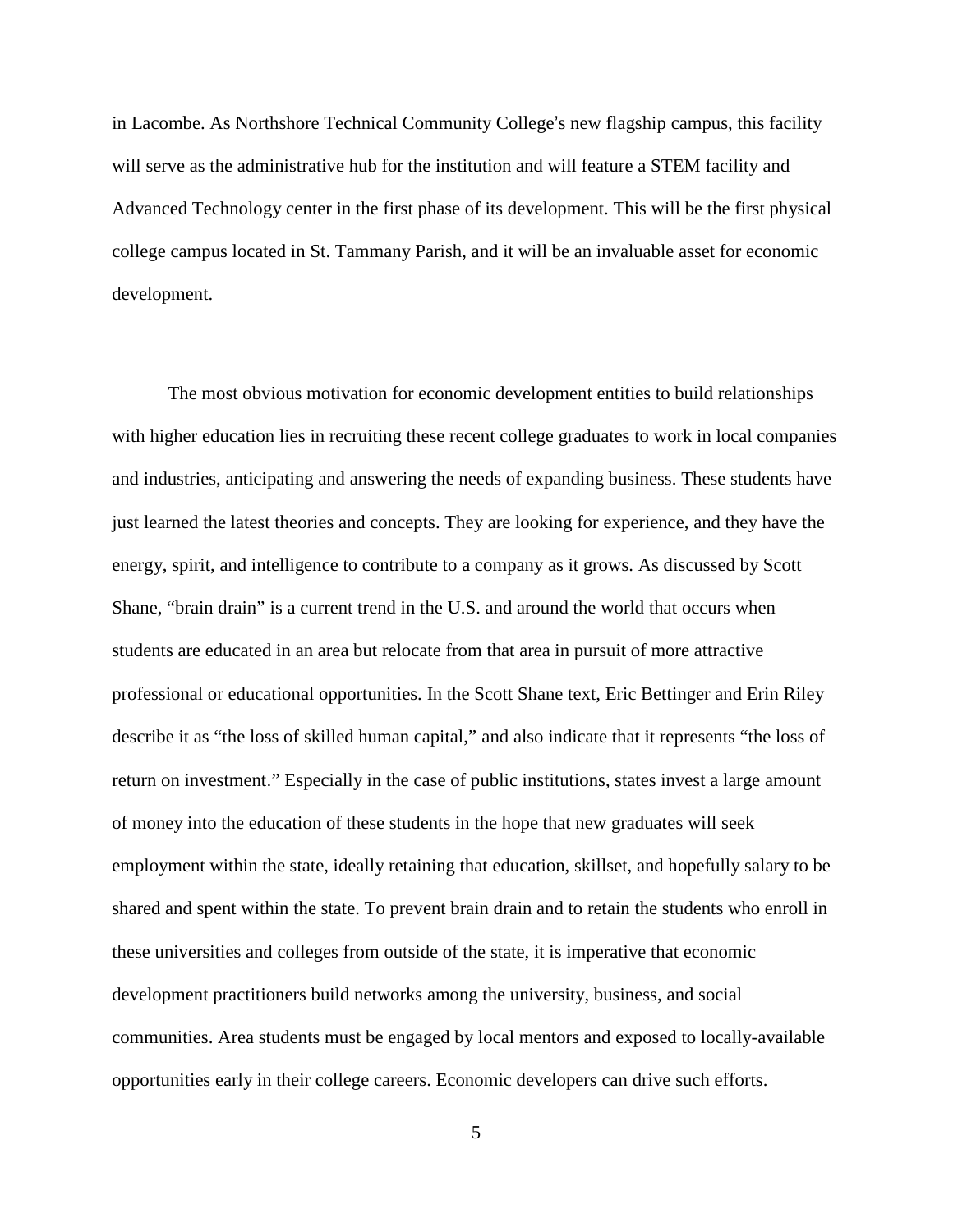I have been connected to Northshore Technical Community College since the summer of 2013, when I began working at the St. Tammany Economic Development Foundation. I met Northshore Technical Community College Chancellor Dr. William Wainwright by happenstance at a water management and preservation community event. We struck up a conversation about my past work in higher education, and he shared an update on his role and current projects at Northshore Technical Community College. David Lloyd, a Northshore Technical Community College team member leading their workforce development department, quickly became a contact through business and industry outreach. However, it was not until early 2014 that my relationship with Northshore Technical Community College solidified—when we began to view each other as mutual stakeholders in the realm of workforce development initiatives. A local business drew us together, rallying our entities to explore opportunities for training their existing employees while still recruiting new employees with advanced skillsets and experience in their fields.

Our meeting with this company inspired us all to examine the potential for a lasting partnership. The Northshore Technical Community College team began examining data to identify the untapped education and training needs in their five-parish service area. At the St. Tammany Economic Development Foundation, I compiled a programming plan to gather business and industry representatives, community leaders, education partners, and economic development professionals to discuss pertinent workforce development challenges and opportunities facing our community. The result was a free, five-part Workforce Development Series launched in June 2014, led by regional and statewide thought leaders in workforce development:

6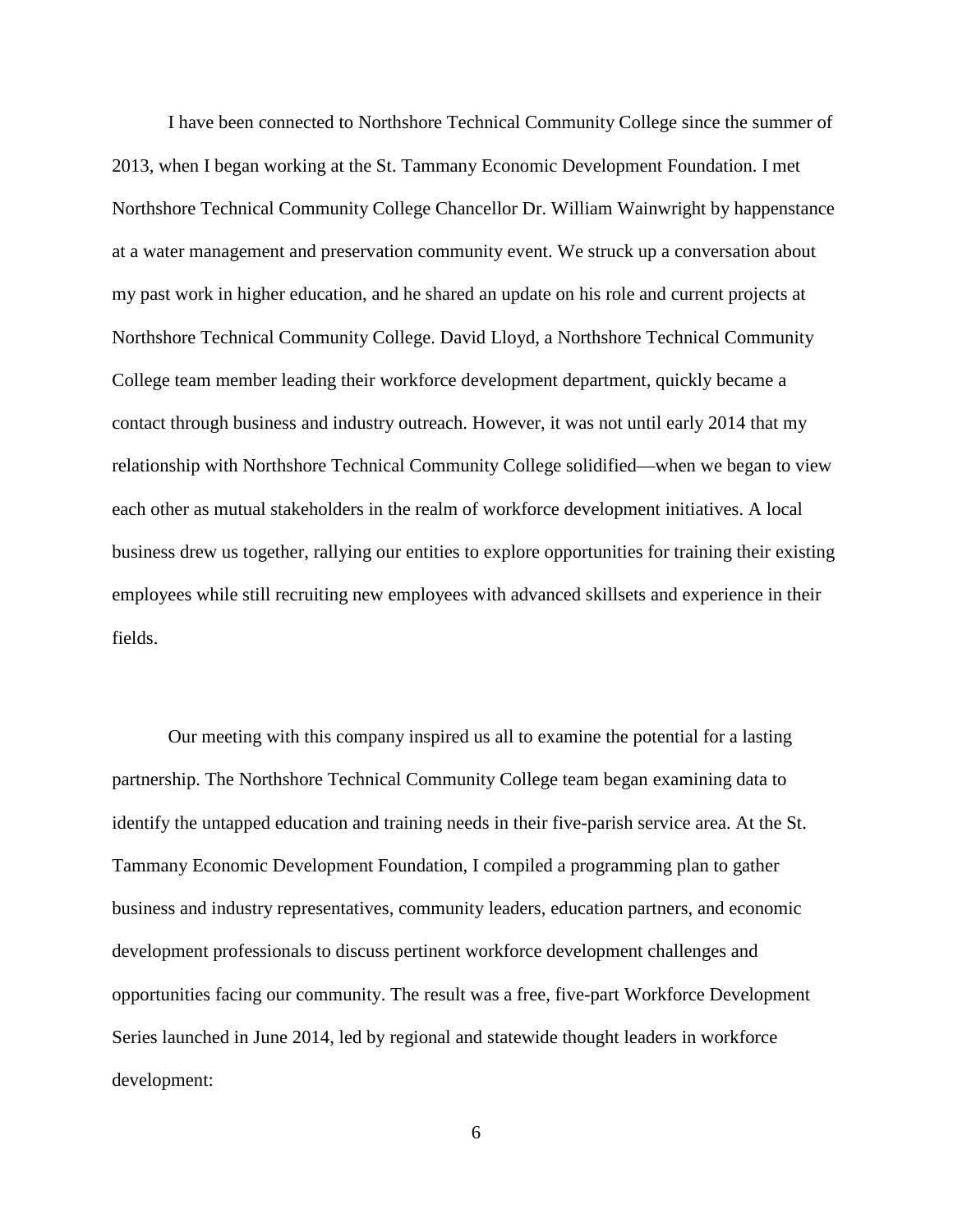- Jana Sikdar, Director of Workforce and Retention, Greater New Orleans, Inc.
- Allison Plyer, Executive Director, The Data Center
- Jennifer Barnett, Workforce Investment Board, Region One
- Susie Schowen, LED Fast Start, Louisiana Economic Development
- Dr. William Wainwright, Chancellor, Northshore Technical Community College

The dynamic dialogues, budding collaborations, thought-provoking conversations, and barrierbreaking interactions far exceeded my initial expectations for simply gathering people around a table. We knew we could not waste this fresh opportunity to innovate, and the timing suited everyone.

In September of 2014, I attended my first official Maritime Advisory Board Meeting. Dr. Tina Tinney, who at that time served as the Dean of Academics and STEM Programs at Northshore Technical Community College, led the effort. Her research into the needs of the regional community found that the maritime industry's strong presence in the area demanded advanced training programs, as their projected workforce needs for the next decade and beyond far exceeded the current available workforce. Meeting attendants included representatives from Southeastern Louisiana University, Northshore Technical Community College, the St. Tammany Economic Development Foundation, and seven maritime companies from across the area. Meetings rarely encourage all participants to engage vocally and candidly, but this meeting accomplished more transparent and enthusiastic communication than any previous gathering. Since many of these companies had established strong legacies in the region and were long-time competitors, the partnership proved particularly exciting. The group quickly formed committees to focus on curriculum development, incumbent worker training, and outreach opportunities. At the conclusion of 2014, two truths became abundantly clear: the St. Tammany Economic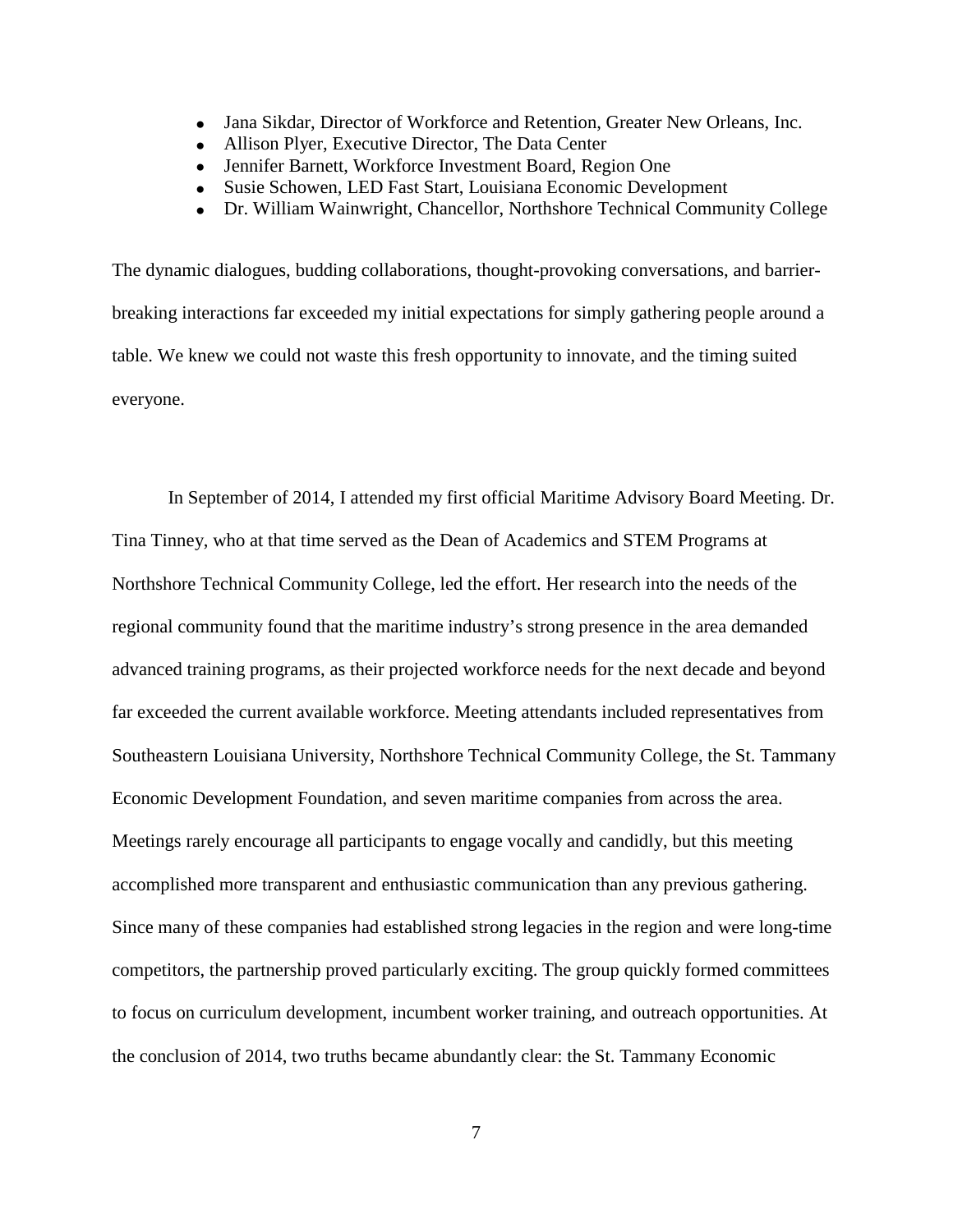Development Foundation Workforce Development Series must continue, and the development of a two-year Associates degree in maritime must be pursued.

In early 2015, our momentum held strong. Although we still faced many unknowns, Dr. Wainwright, Dr. Tinney, and I were unified in our passion for pursuing unique workforce development outreach, training, and education. That year, the Workforce Development Series focused on sector-specific topics in an effort to strategically engage our business community. The series topics included:

- Healthcare and Biosciences
- Manufacturing
- Construction and Coastal Restoration
- Energy, Oil, and Gas
- Digital Media
- Education and Training | K-12, 2-year and 4-year College

The Series concluded with a regional workforce overview from the Louisiana Workforce Commission. Northshore Technical Community College participated in every Workforce Development Series event, proving to the business and industry partners that our two organizations share the same vision and actively work together to create positive opportunities for workforce development in our community.

Simultaneously, Northshore Technical Community College took serious strides forward. Dr. Tina Tinney was promoted to Vice Chancellor of Strategic Initiatives. The college broke ground for two buildings at their brand new campus in Lacombe, launched their first giving campaign, and successfully secured an Incumbent Worker Training Program grant for one of the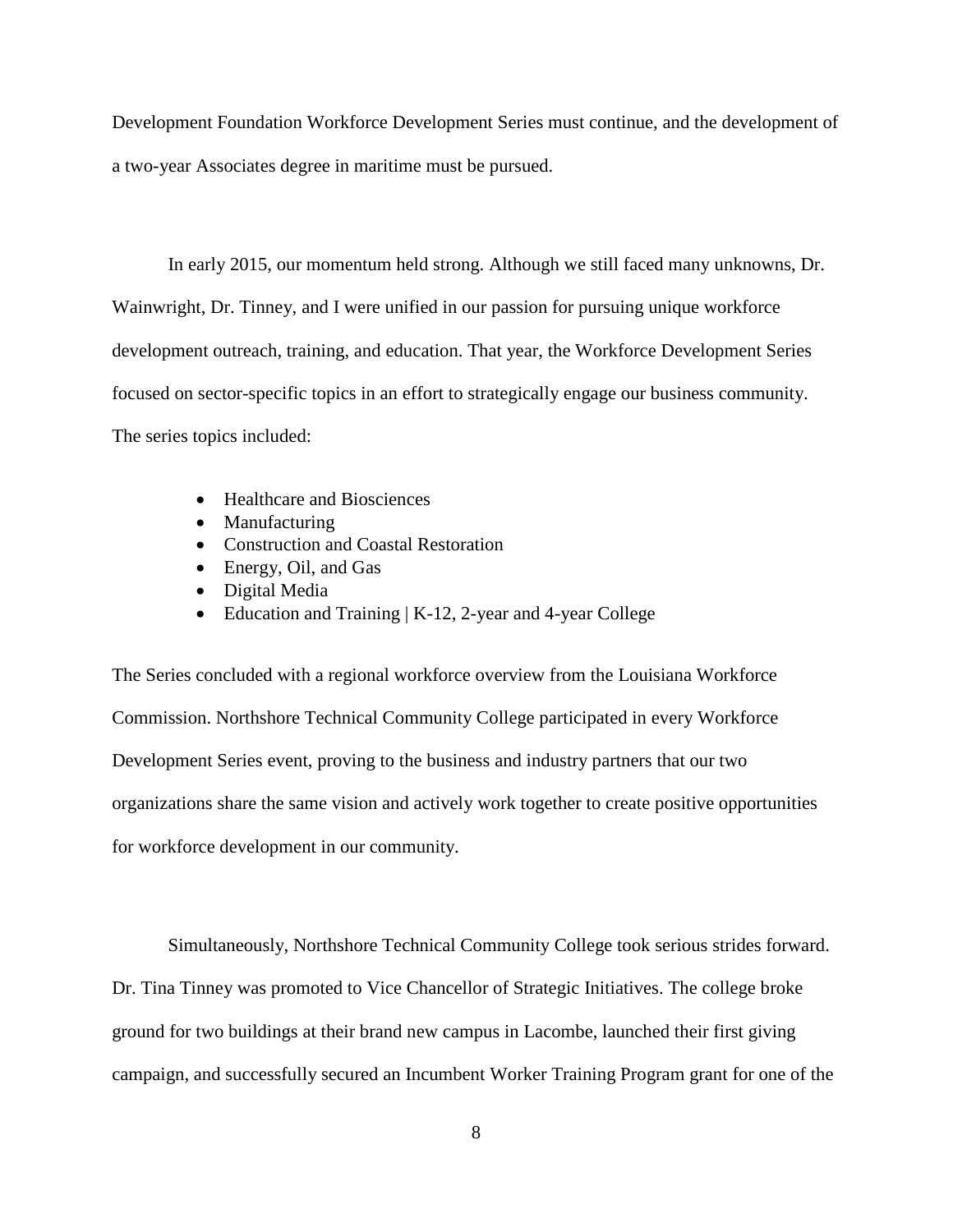parish's largest maritime companies. In the summer of 2015, the Department of Education and the Louisiana Community and Technical College System approved the industrial technology pathway for the maritime curriculum developed by the Northshore Technical Community College Maritime Consortium. Students began enrolling in the maritime pathway courses for the fall 2015 semester.

The Region One Workforce Development Board Partnership of the Louisiana Workforce Commission also introduced a new tool in 2015: Construction Connection. This tool serves as an application hub for core competencies within the construction field. For job seekers, it is a simple way to showcase all of their experience, certifications, and interests in one application rather than completing multiple applications for each specific competency, such as electrical work, pipe fitting, roofing, etc. Industry partners appreciate the ease of submitting a job order for a specific fit (i.e. pipe fitter with a TWIC card, 5 years of experience, and personal transportation) and then receiving a document listing potential candidates, all of whom meet or exceed the specific characteristics requested. The Workforce Development Board Partnership asks that employers share the names of the candidates they hire in order to track the placement of jobs through Construction Connection. This tool exemplifies how collaborative partnerships can positively benefit business and industry, as the tool increases the efficiency of job placement by matching employers' desired talents with job seekers who already possess those skill sets.

The New Orleans Regional Innovation Alliance is another collaborative partnership among higher education, industry, and economic development. The members of this Alliance include universities, community colleges, and economic development entities: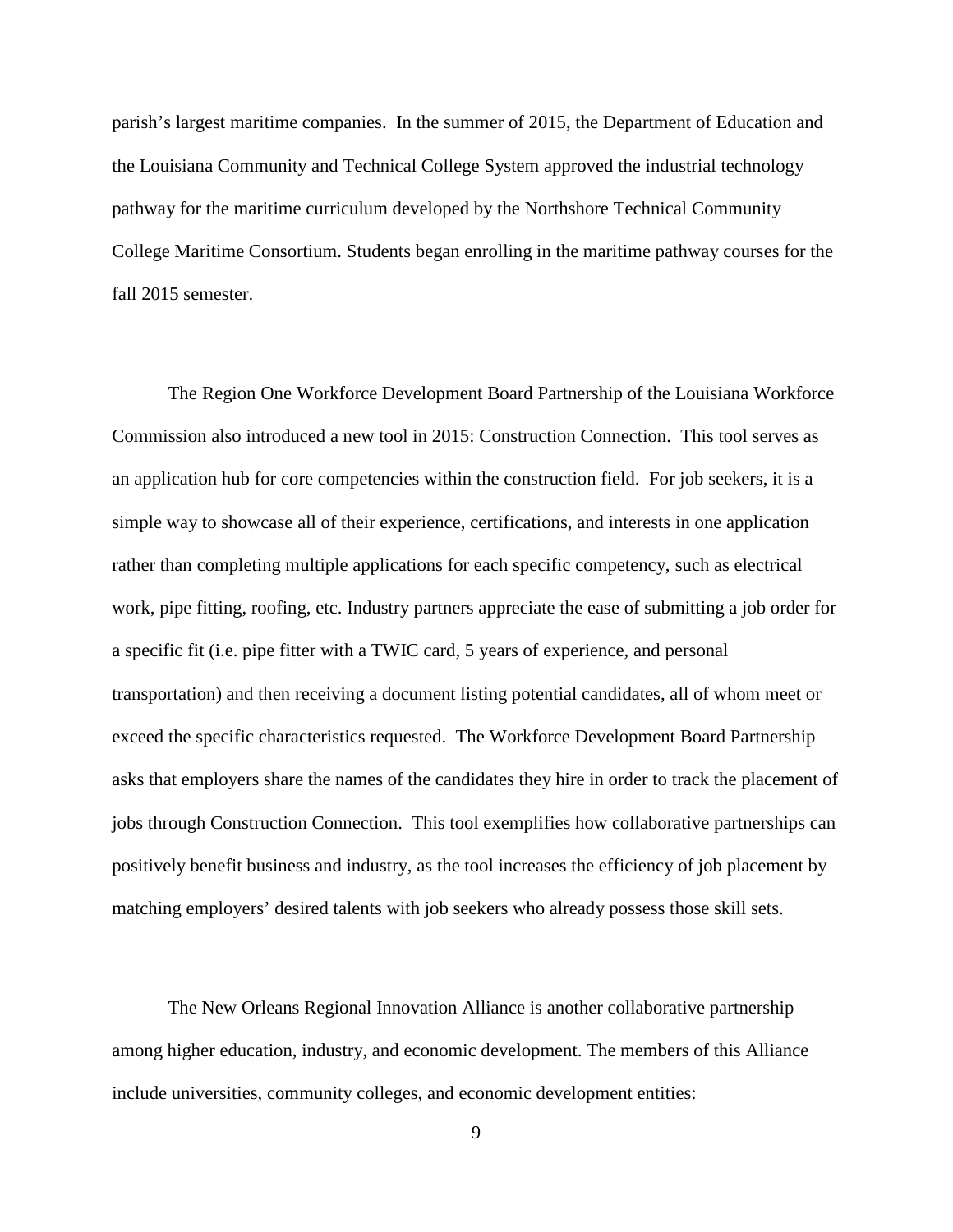- Dillard University
- Loyola University
- Louisiana State University
- Southeastern Louisiana University
- Southern University at New Orleans
- Tulane University
- University of New Orleans
- Xavier University
- Delgado Community College
- Northshore Technical Community College
- GNO, Inc.
- Jefferson Parish Economic Development Commission (JEDCO)
- Louisiana Economic Development (LED)
- New Orleans Bio Innovation Center
- New Orleans Business Alliance
- Regional Planning Commission (RPC)
- St. Tammany Economic Development Foundation (STEDF)

Together, these partners foster a dynamic innovation ecosystem that connects intellectual assets with the talent needs of the regional economy, enhances the capacity of the region to commercialize research, and builds a regional innovation brand. The New Orleans Regional Innovation Alliance receives funding through an Economic Development Administration grant. Three priority areas have been identified: workforce and talent development, university research and commercialization, and branding. A strategic plan will be created by the Alliance to further the development of these three priorities, and recommendations of next steps will be identified and shared by November 2016.

In 2016, workforce development and higher education partnerships have taken the spotlight. Our Workforce Development Series addresses critical issues facing our community at this time, including incarceration re-entry and the growth of maritime training opportunities despite the low price of oil. A complete list of topics includes: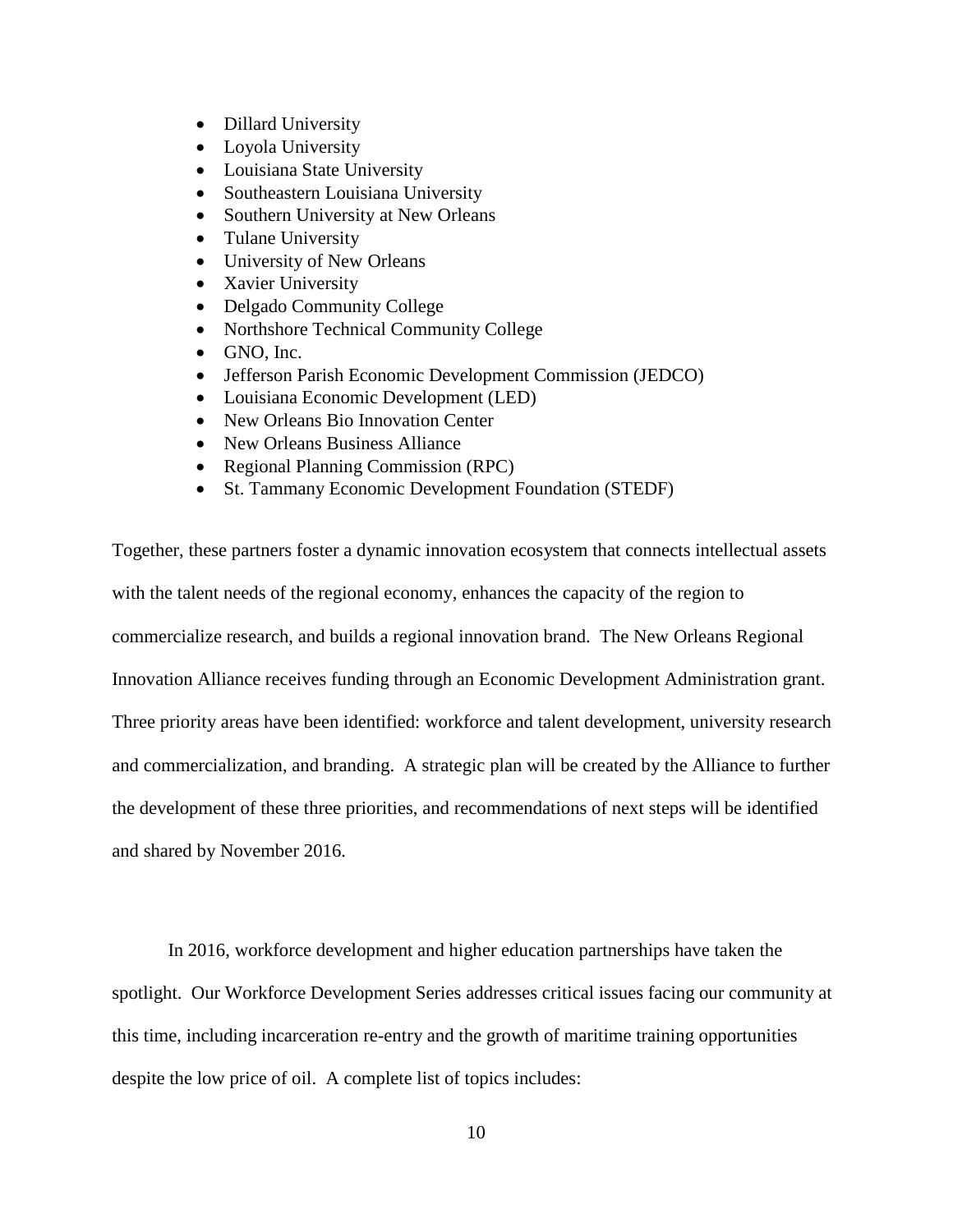- Re-entry Challenges and Opportunities
- Information Technology
- **STEM Education and Pathways**
- Maritime
- Healthcare and Hospitals
- Regional Workforce Overview

An Information Technology Working Group formed out of the May 2016 Information Technology Workforce Development Series event. This group includes K-12 education partners, Southeastern Louisiana University, Louisiana Workforce Commission, Northshore Technical Community College, St. Tammany Economic Development Foundation, and multiple business and industry leaders from various sectors. We recognize that information technology is not an industry sector on its own, but is actually a compilation of core competencies that affects all industries. The working group desires to create an information technology version of Construction Connection, to evaluate the current education curriculum available at the high school, two-year college, and four-year college levels, and make the necessary changes to the curriculum to meet the current and future business and industry needs. In September, Northshore Technical Community College signed an engineering pathway agreement with the University of New Orleans.

New Growth Theory states that knowledge production is the key to growth. Northshore Technical Community College provides new knowledge to community members through education and training of traditional college students, non-traditional training programs, and nimble workforce development training and programs. Collaborative partnerships such as the Workforce Development Series, New Orleans Regional Innovation Alliance, Maritime Consortium, and Information Technology Working Group are incredible launch points for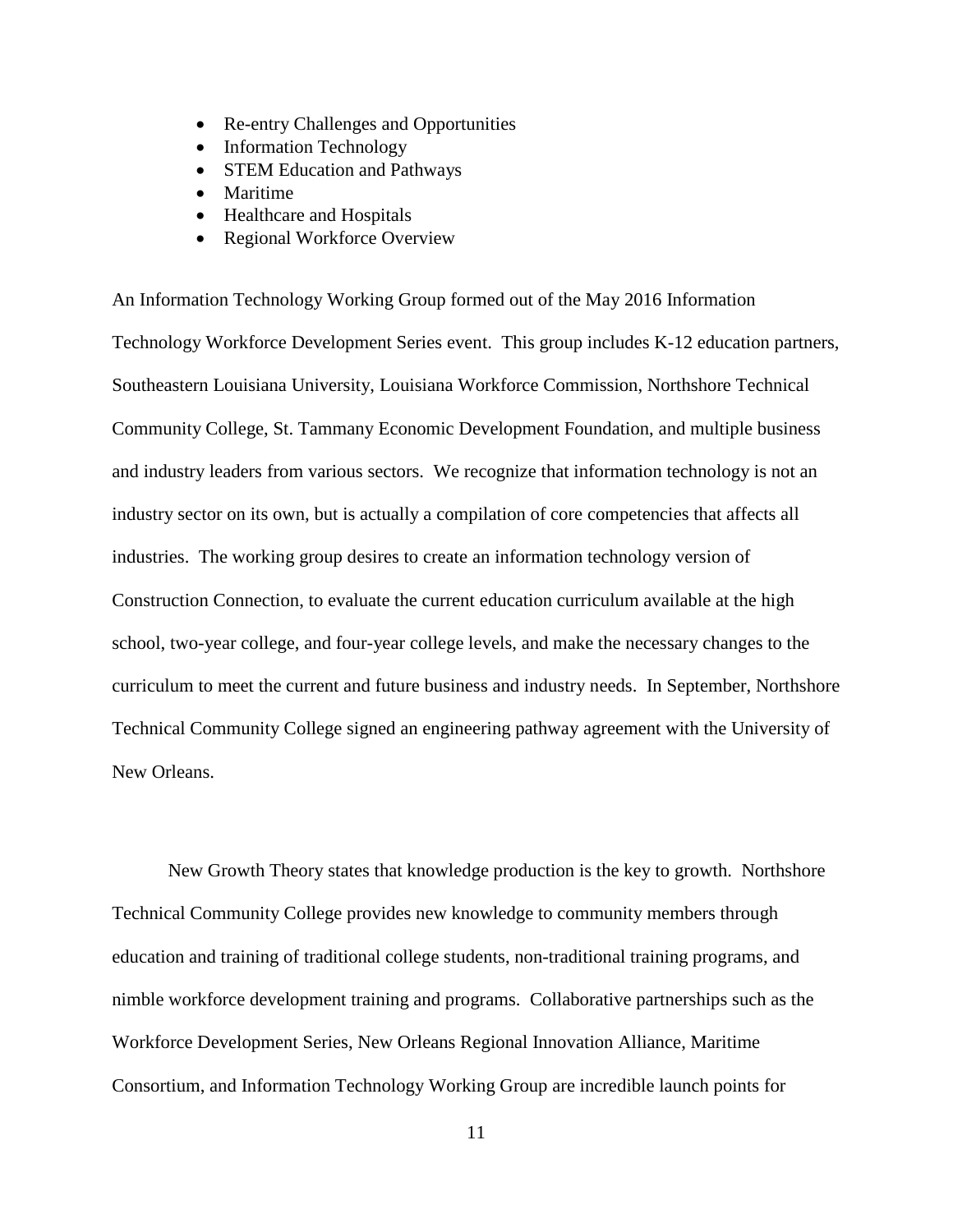changing the economic and education landscape in southern Louisiana. In order for the community to flourish, St. Tammany Parish and its regional partners must invest substantially in education, training, innovation, and collaboration. Economic, education, and community leaders must create an authentic and transparent learning community to ensure that our residents can be educated, trained, and employed to the shared satisfaction of the labor force and the business community.